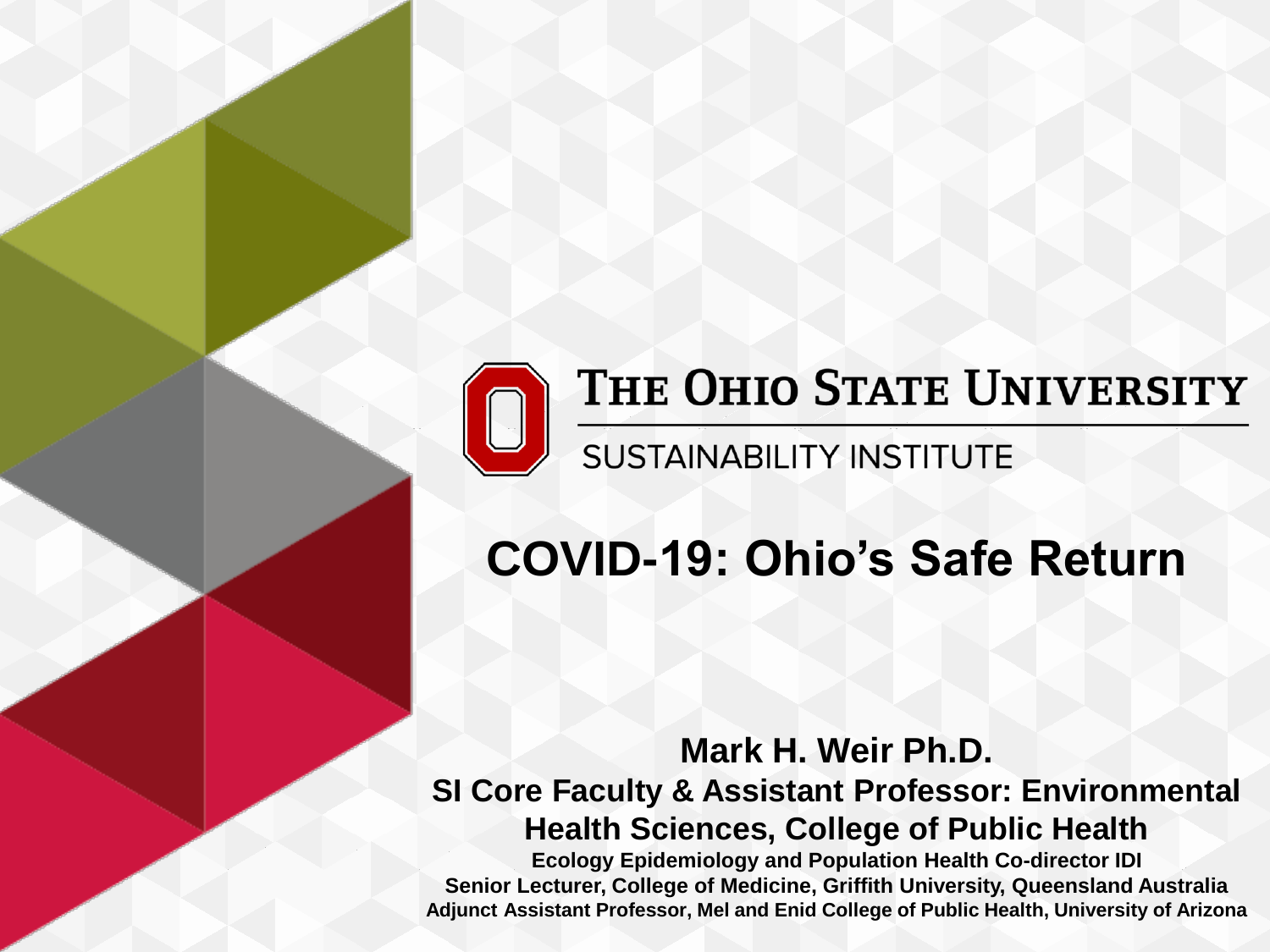## **Understand the Hazard – Envision the Options**

#### ► How does the **virus** transmit to you?

- Droplets
- **Surfaces**
- Cross contamination

#### ► How does this happen?

- Viruses must be coughed/sneezed
- Viruses contact mucous membranes
	- ► Droplet contact
	- ► Hand-to-surface-to-face
	- ► Close contact with infected person
		- $\blacktriangleright$  Less than 6 10 feet for more than 5 minutes

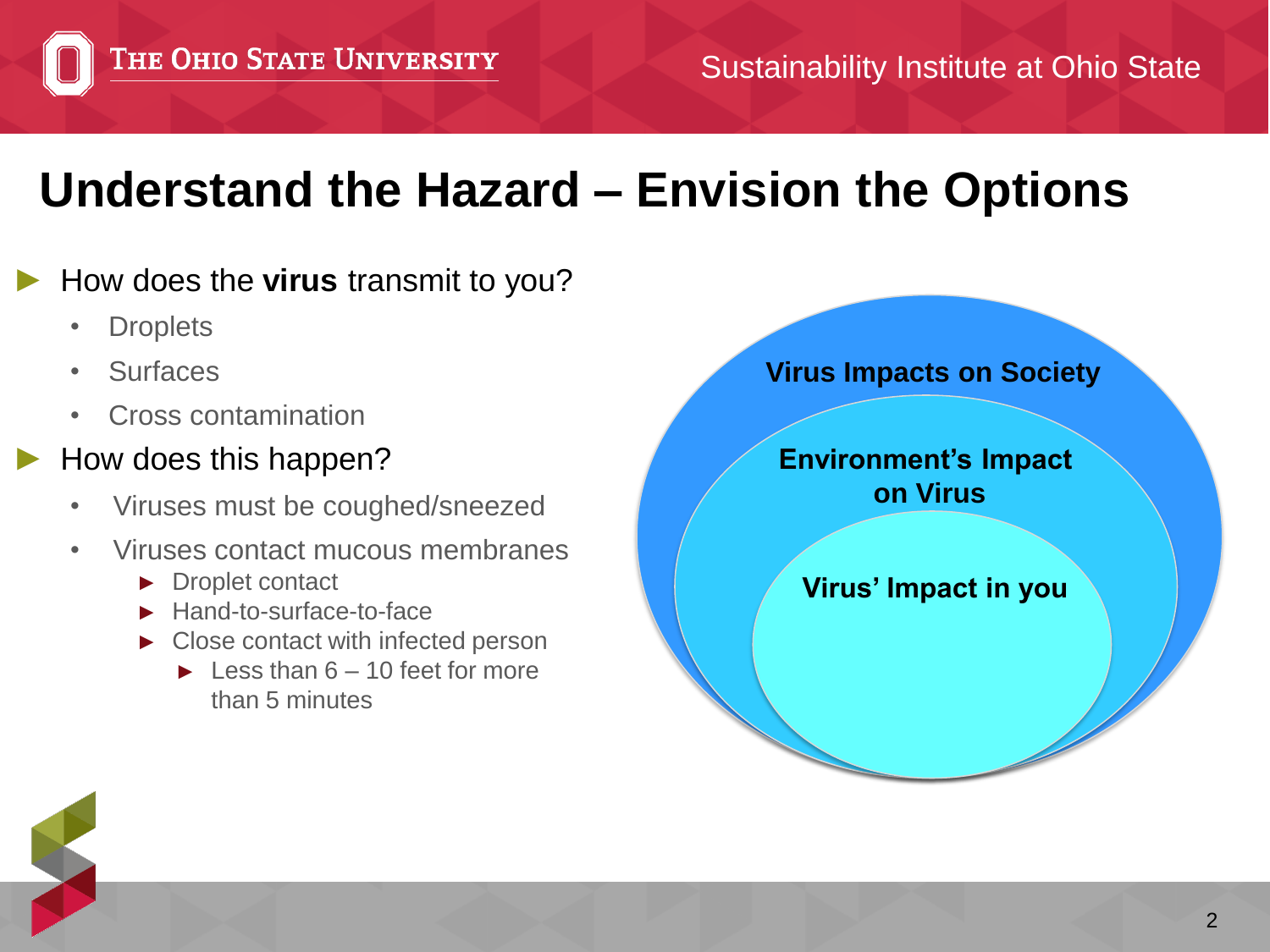### **Understand the Environment – Envision the Options**

#### **Infection Process**

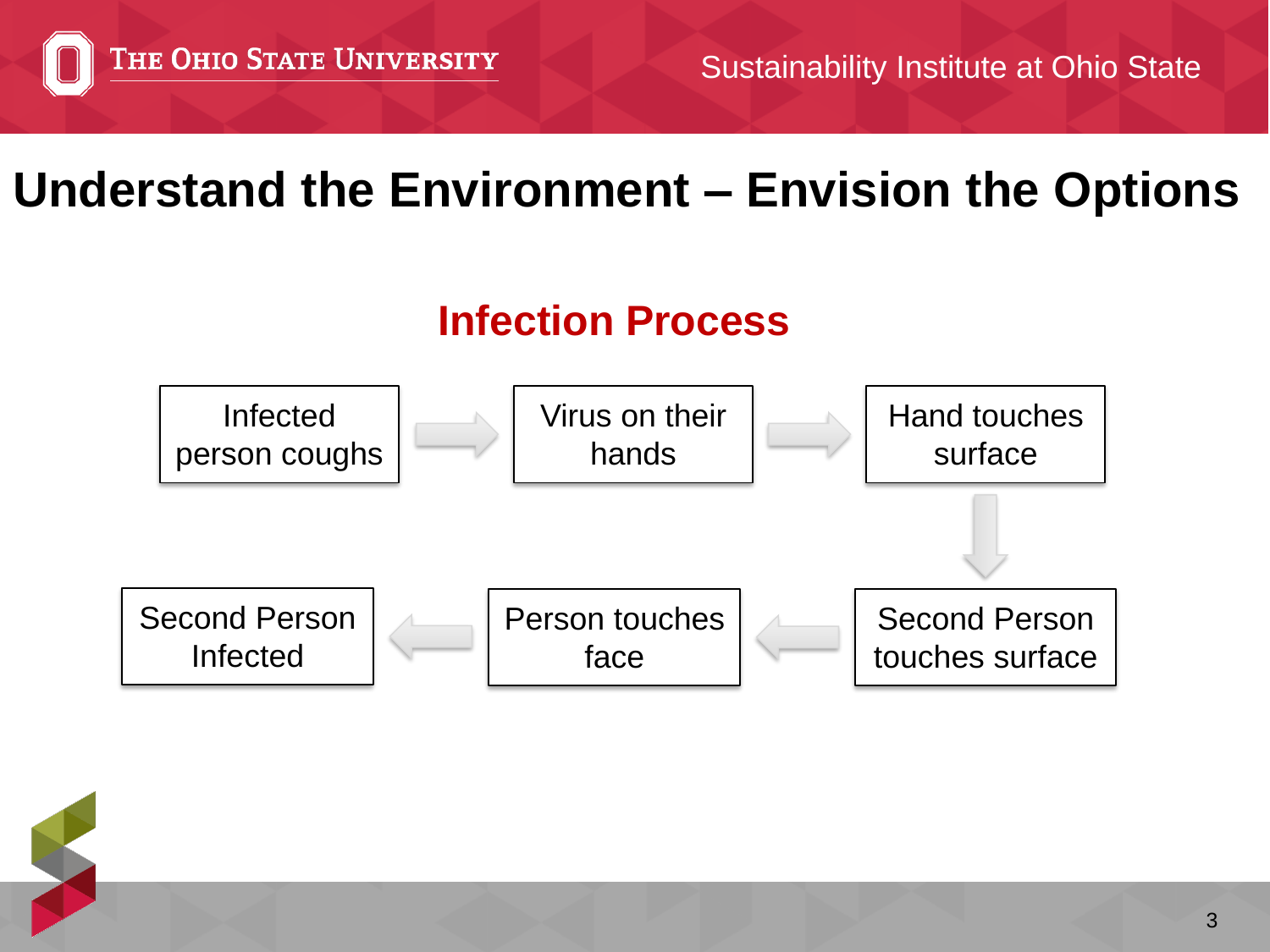### **Understand the Environment – Envision the Options**

#### **Interrupted Infection Process**